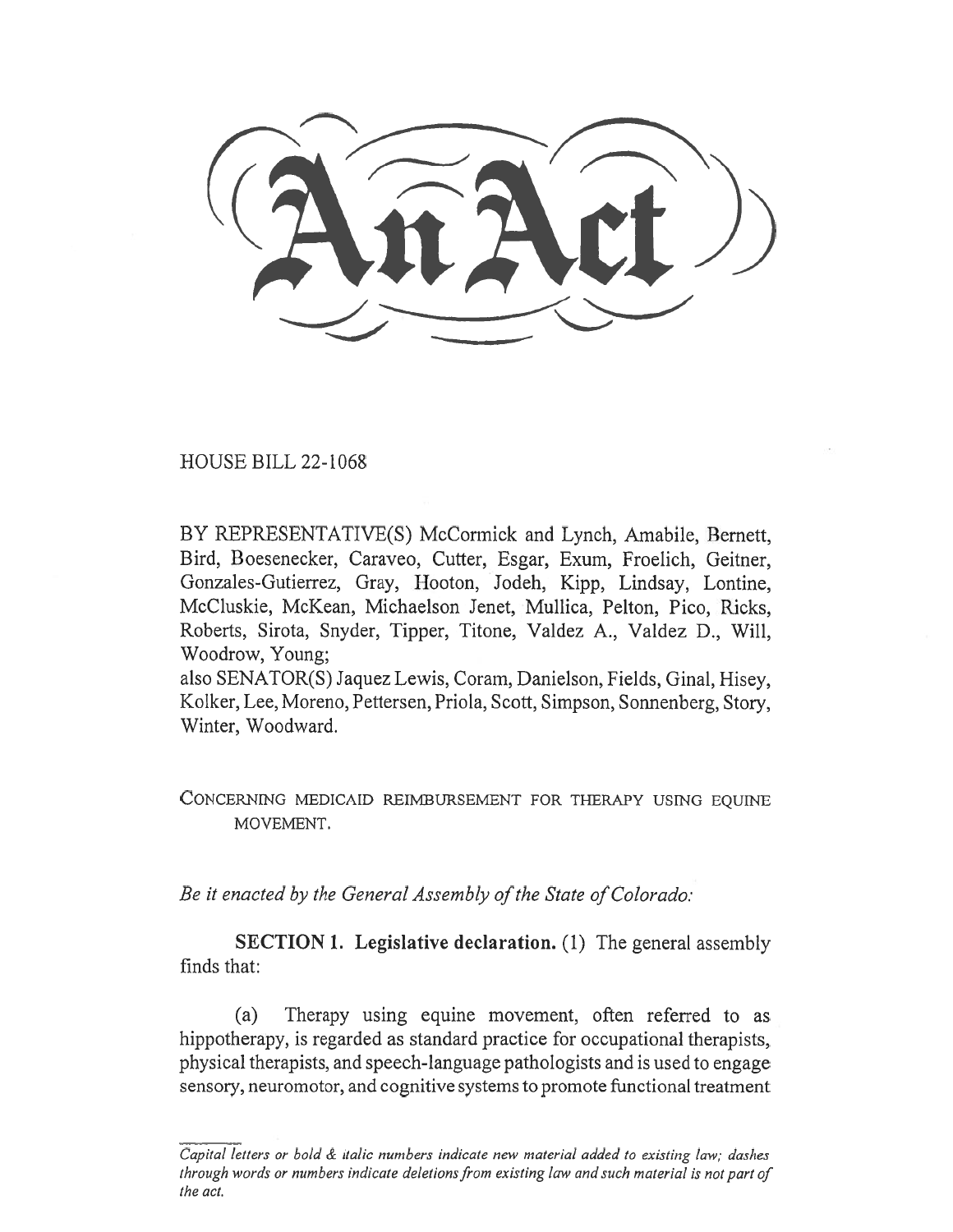outcomes. Therapy practitioners use equine movement as a tool integrated with the use of other standard therapy tools, equipment, and activities during a treatment session.

(b) Since the 1980s, the American Occupational Therapy Association, the American Physical Therapy Association, and the American Speech-Language-Hearing Association have recognized that the use of equine movement is included in each respective scope of practice and is an effective therapy tool that can be utilized in patient treatment plans;

(c) Currently, there are 102 peer review journal articles, 12 peer review case studies, and 13 meta-analyses that support the value of using equine movement as a treatment tool to improve function within a therapy plan of care for patients with cerebral palsy, multiple sclerosis, Down syndrome, postural instability, spinal cord injury, traumatic brain injury, language-learning disability, and stroke; and

(d) Across the United States, there are at least 37 states that provide medicaid reimbursement for the use of equine movement as a treatment tool. These states recognize that it is within the role of the treating professional to select the appropriate treatment tools and activities to meet each client's needs.

(2) Therefore, the general assembly declares that occupational therapists, physical therapists, and speech-language pathologists should not be penalized and denied medicaid reimbursement for therapy services using equine movement as part of their respective practices.

SECTION 2. In Colorado Revised Statutes, add 25.5-5-332 as follows:

25.5-5-332. Therapy using equine movement - federal authorization - definition. (1) SUBJECT TO FEDERAL AUTHORIZATION AND FEDERAL FINANCIAL PARTICIPATION, ON OR AFTER JULY 1, 2024, THERAPY USING EQUINE MOVEMENT MAY BE PROVIDED BY A PHYSICAL THERAPIST LICENSED PURSUANT TO ARTICLE 285 OF TITLE 12, AN OCCUPATIONAL THERAPIST LICENSED PURSUANT TO ARTICLE 270 OF TITLE 12, OR A SPEECH-LANGUAGE PATHOLOGIST CERTIFIED PURSUANT TO ARTICLE 305 OF TITLE 12.

## PAGE 2-HOUSE BILL 22-1068